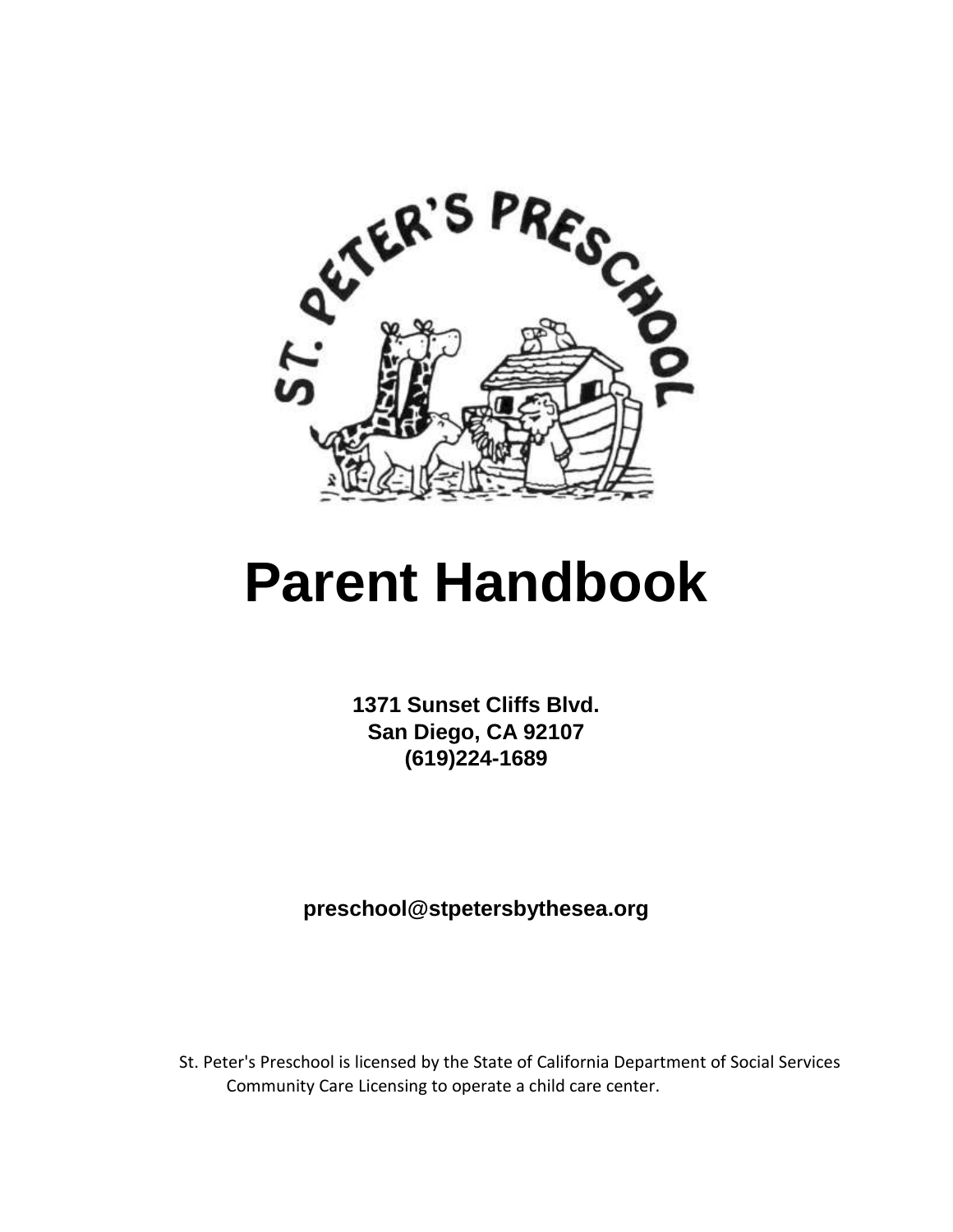#### **OUR MISSION**

St. Peter's Preschool strives to assist each family with the education and development of their children. Our goal is to provide a safe and enriching Christian environment. Our program is consistent with the highest standards and will allow each child to develop to his or her maximum potential, and to successfully proceed into the primary levels of education.

#### **OUR PHILOSOPHY**

St. Peter's Preschool is committed to offering an atmosphere conducive to the development of the whole child. These areas will include the social, emotional, spiritual, physical, and intellectual development of each child. Our staff is experienced and qualified and will assist the facilitation of this process as each child develops according to his or her own internal schedule. We are dedicated to helping shape young lives into confident, loving, and caring individuals. Our academic curriculum includes activities based on themes, along with a letter of the week and early math experiences. Young children learn best through experimentation with their world and St. Peter's Preschool will provide activities that help them explore their world.

#### **OUR GOALS**

#### **Social Development**

To encourage positive social interaction by giving support and guidance in accepting and expressing emotions, and modeling socially acceptable behavior.

To encourage each child to participate in individual, parallel, and social play.

To promote prosocial behavior through various activities and experiences, observation, and modeling such behavior.

To model and reinforce respect of peers, elders, one's self, and property, and to foster a sense of responsibility.

#### **Emotional Development**

To constantly provide a safe and secure environment, and be aware of and sensitive to the particular needs of each child and his or her family.

To foster a sense of self-worth and self-esteem through daily activities, self-help skills, encouragement, and positive reinforcement.

To aid children in achieving self-discipline and independence through the use of ageappropriate materials and activities, and through interactions with peers.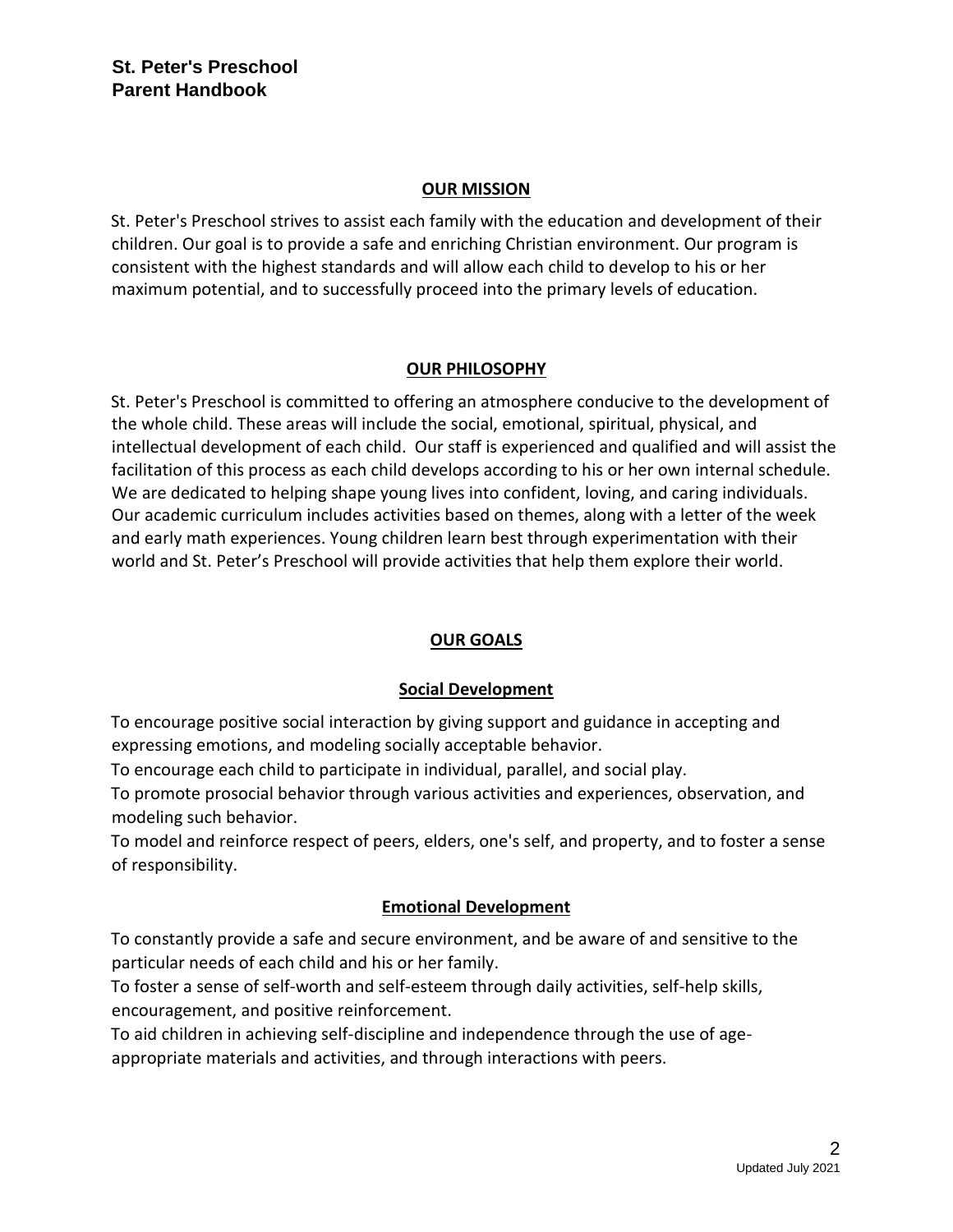

#### **Spiritual Development**

To help the child grow in relationship to God through weekly Chapel experiences with their peers, teachers, and the Pastor.

To serve the children by introducing an awareness of God's World, the Bible, and God's Love through song, prayer, projects, and activities.

To help the child come to know that each of us is one of God's children; his very own special creation.

#### **Physical Development**

To expose the child to songs, rhythm instruments, finger plays, balance, and self-expression through daily music and movement experiences.

To offer a safe and challenging outdoor environment with play items and activities that stimulate gross motor (large muscle) development.

To facilitate hand-eye coordination and fine motor (small muscle) development by offering age appropriate materials and activities.

#### **Intellectual Development**

To continuously expose the child to age-appropriate materials which stimulate cognitive development in both the indoor and outdoor environments.

To assist the child in wonder, reasoning, abstract and logical thinking through discussion, imagination, and skill-developing activities.

To expose the child to the basic skills which will be introduced in kindergarten, and encourage those who are developing in these areas to continue forward at their own rate of speed.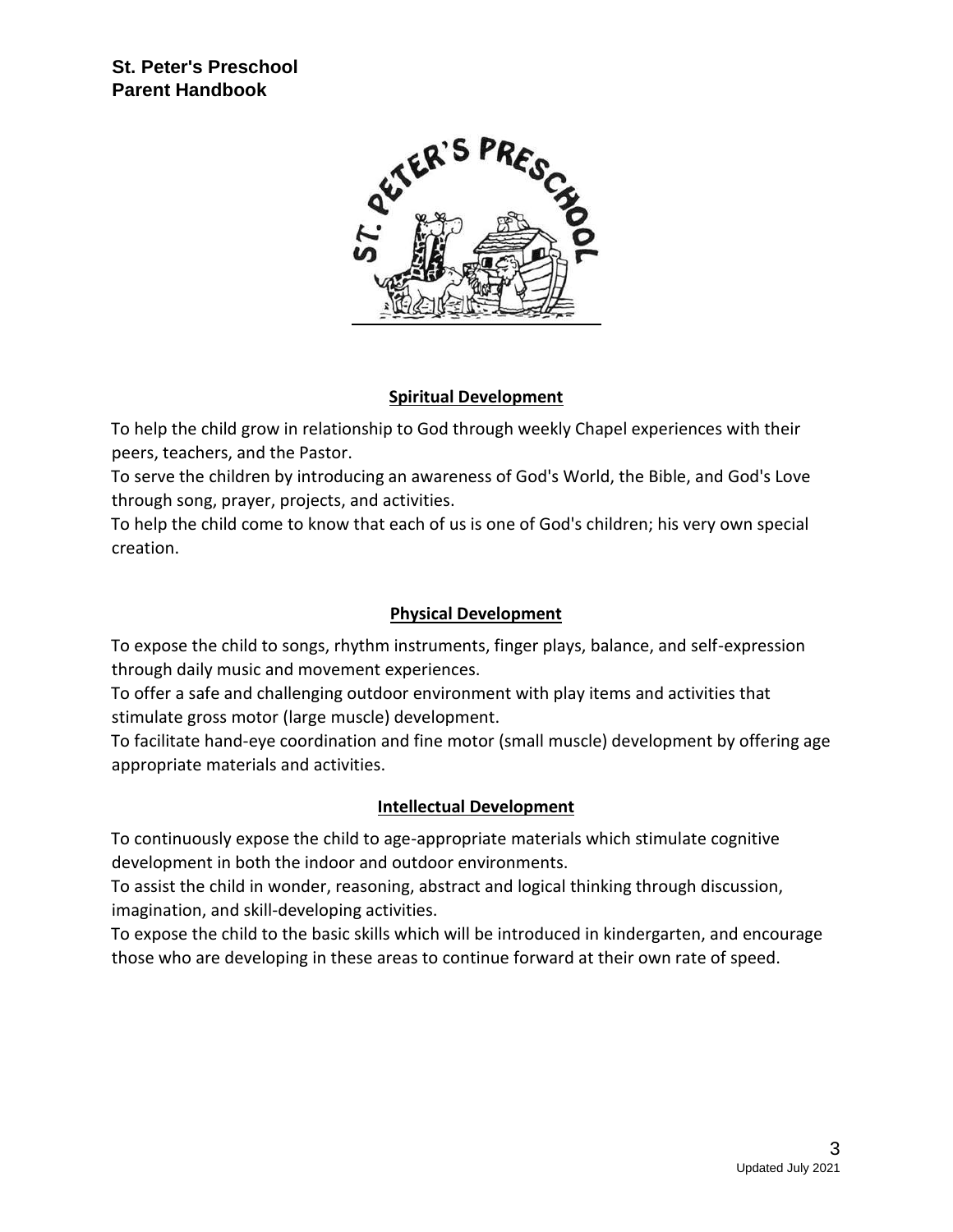## **NON-DISCRIMINATION POLICY:**

St. Peter's Preschool does not discriminate on the basis of gender, race, color, religion, national or ethnic origin for admittance, education, or other administrative policies and extends to all the rights, privileges, programs, and activities generally made available to students at the school.

## **Required Policies**

#### **1. HOURS OF OPERATION**

St. Peter's Preschool is open Monday through Friday from 7:30am-5:30pm, year round. We close to observe the following holidays: New Year's Day, MLK Jr. Day, Maundy Thursday, Good Friday, Memorial Day, Veteran's Day, Presidents' Day, Independence Day, Labor Day, Thanksgiving Day and the following Friday, 2 weeks at Christmas time to coincide with SDUSD closure.

We are also closed for 3 Staff Development Days to be determined and included on the current annual school year calendar. Email reminder notifications will be sent for all closures. We may be required to close if a child, staff member or family member tests positive for Covid-19

#### **Full tuition is due every month even with holidays and closures. Tuition is non-refundable.**

NOTE: In some cases, if the holiday falls on a Saturday or Sunday St. Peter's Preschool will close the day before or the day after the holiday. Parents will be updated on each school year's holiday schedule in September.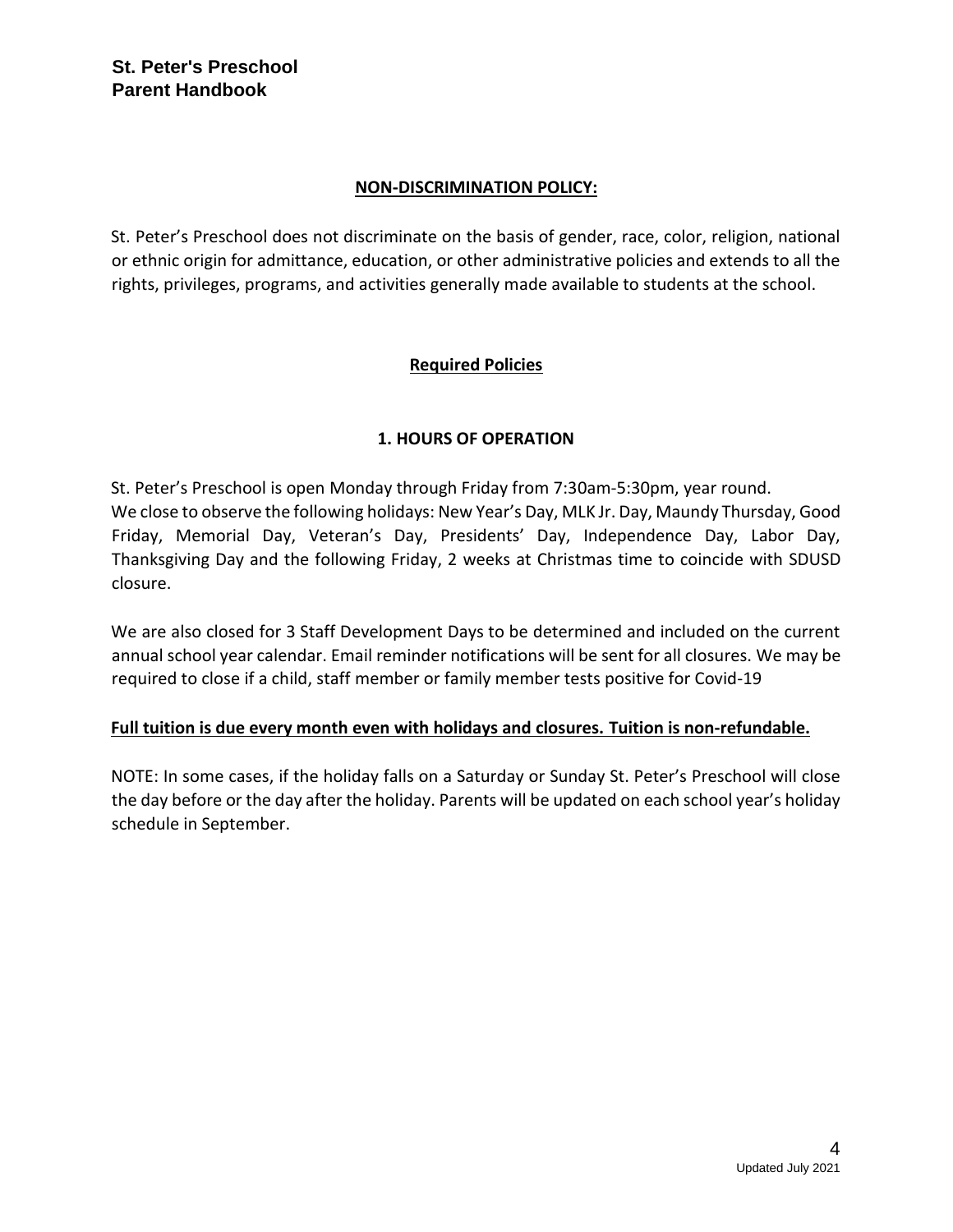#### **2. DROP OFF and RELEASE OF CHILDREN**

Per California state laws, parents have a right to access their child at any time. However, we do have set drop off and pick up times so that the child can take part in our full educational program.

Children are to be signed in and out daily at the welcome table. The sign-in sheets are legal documents for adults only.

In the event that a parent is unable to pick up their child, they may authorize another legal adult (18+) to pick up. Children will not be released to a minor. Authorized adults must be listed on the enrollment form to pick up and the authorized adult must bring a picture ID. Children will not be released to adults without a picture ID.

Drop off time is between 7:30 – 8:45 each day, depending on half or full day programs, pick up time is 12:40-1:00pm for half day programs and 3:30-5:30 for full day programs. **Late fees are enforced** and will be covered in our financial policies section.

#### **Covid-19 drop off procedures**

It is recommended by the CDC that the same parent drop off and pick up to limit the exposure to Covid-19. We ask that you make every effort possible to follow this guideline but, we understand this is not always an option.

Bring your child to the Welcome table (located outside the gate). A staff person will provide a health check. We will document/track incidents of possible exposure and notify the County Dept. of Public Health in addition to families and staff while maintaining confidentiality as required by the ADA.

Temperature will be taken with a non-contact thermometer. Any child with a temperature reading of 100.00 or higher will be excluded from the program. **Must be fever free without medication for 24 hours before returning. (Subject to change due to county Covid regulations)** Full outline in Health and illness procedures.

A staff member will walk your child to the classroom, stopping to wash hands on the way.

At pick up time, please wait at the Welcome table and a staff member will bring your child to the gate to meet you.

#### **Gate codes & etiquette**:

Gate Codes and key pad are for staff only. This policy is for the safety and protection of our group.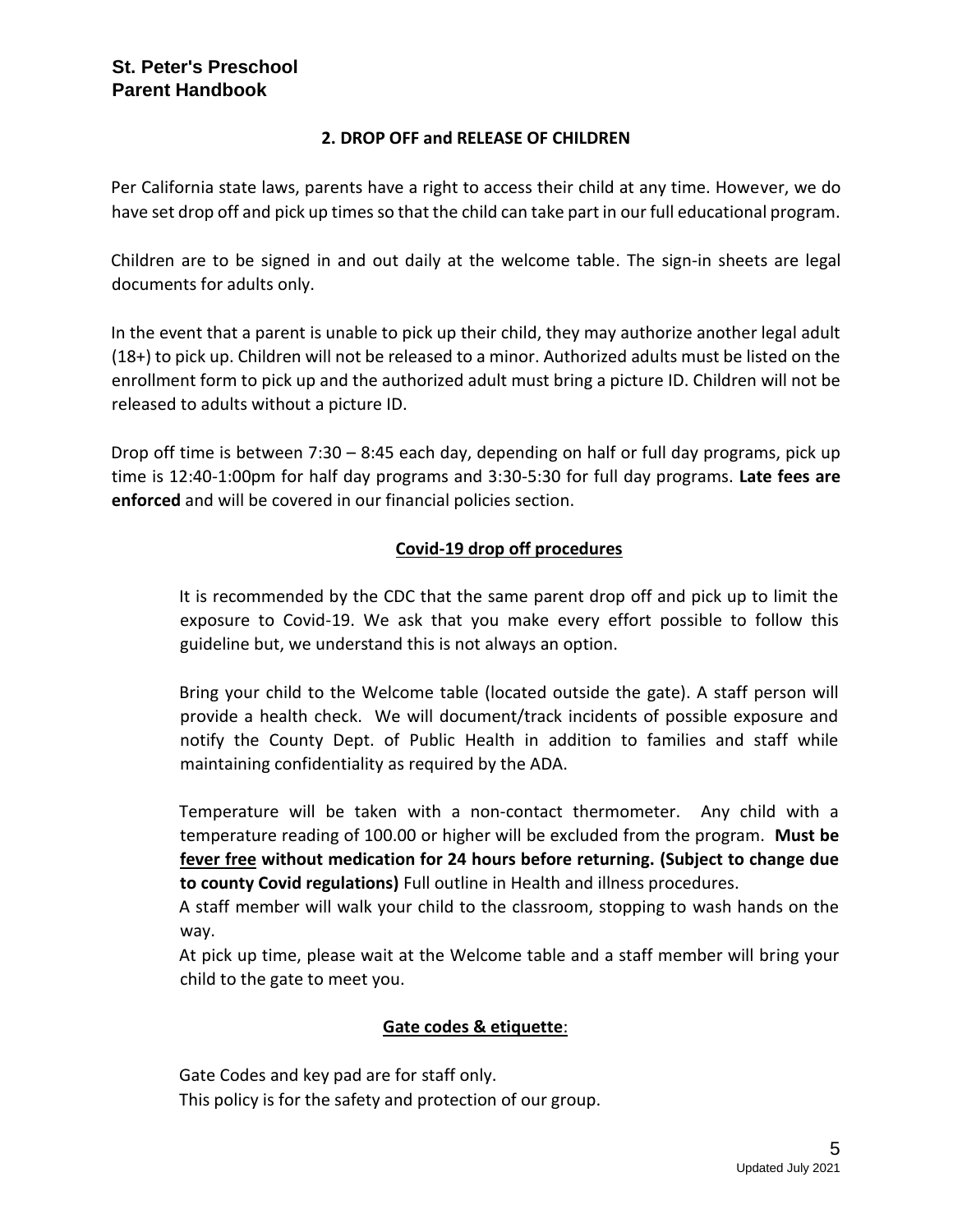

## **ILLNESS AND EXCLUSION POLICY**

- Symptoms of Covid-19 virus include:
- Fatigue
- Runny nose
- Cough
- Shortness of breath or difficulty breathing
- Chills
- Muscle pain/aches
- Headache
- Sore throat
- Loss of taste or smell
- Nausea, vomiting or Diarrhea
- Loss of appetite
- Feeling feverish or a measured temperature greater than or equal to 100.00 degrees F
- Known close contact with a person who is lab confirmed to have COVID-19

If your child and/or immediate family members, or a staff member and/or their immediate family members exhibit any of the above symptoms, the child or staff member will be immediately isolated from other children and sent home. Your child must be picked up within **30 minutes** of the phone call.

If a child or staff member, or any of their immediate family members have a positive test result for Covid-19, we will immediately notify the Department of Public Health Acute Communicable Disease Program for guidance on steps needed to minimize risk for other children and staff. Based on the situation and the amount of contact, they will let us know for how long we may need to close for appropriate cleaning and other steps.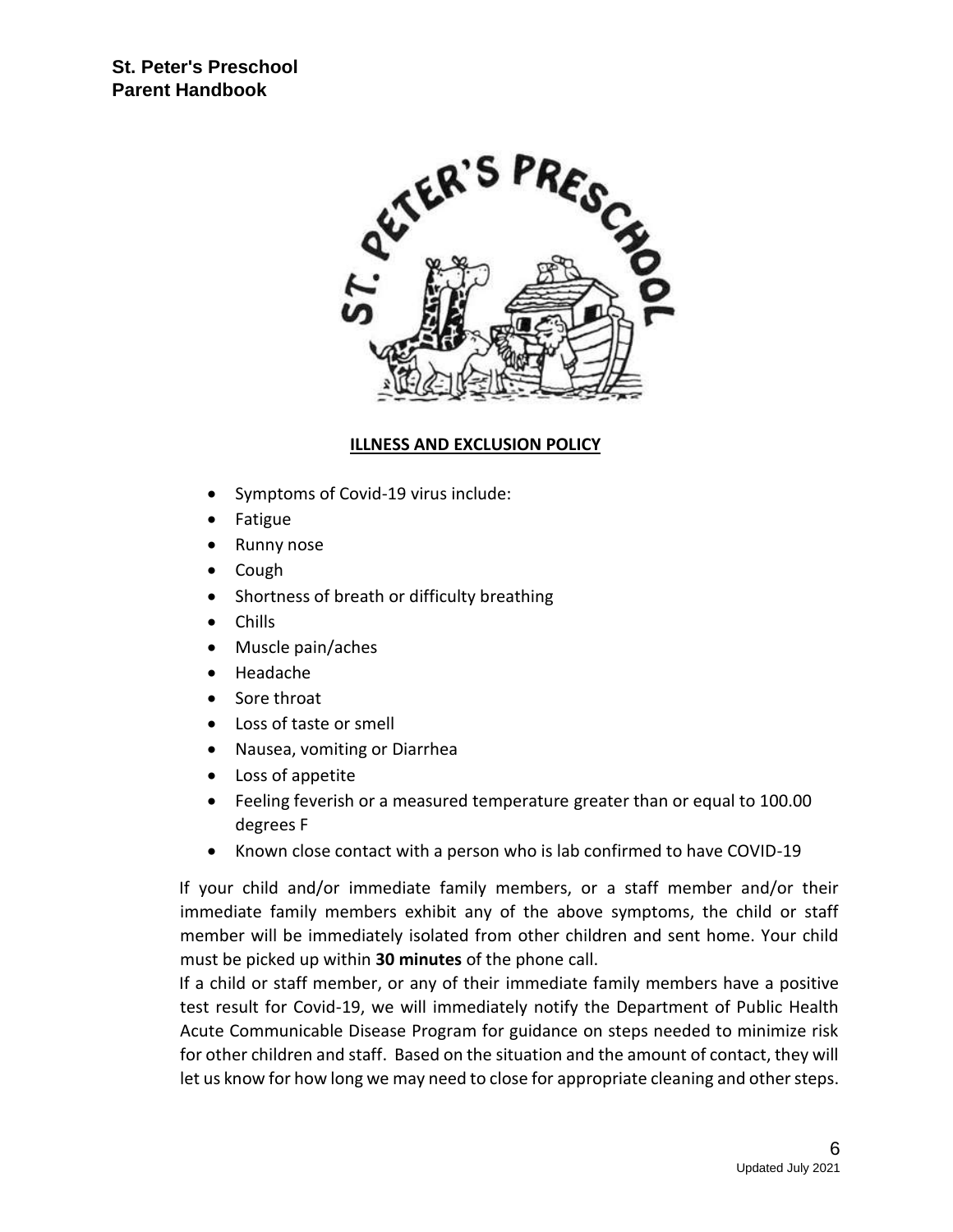After we have consulted with them we will communicate the situation with all families and staff.

# **When may the child or staff member return to the center? Please follow the Covid-19 decision tree.**

- If you had close contact with someone with a positive test
- Stay home for 14 days after your last contact with a person who has COVID-19 and monitor health
- Watch for fever (100.0◦F), cough, shortness of breath, or [other symptoms](https://www.cdc.gov/coronavirus/2019-ncov/symptoms-testing/symptoms.html) of COVID-19
- If possible, stay away from others, especially people who are at [higher risk](https://www.cdc.gov/coronavirus/2019-ncov/need-extra-precautions/people-at-higher-risk.html) for getting very sick from COVID-19
- What counts as close contact?
- You were within 6 feet of someone who has COVID-19 for at least 15 minutes
- You provided care at home to someone who is sick with COVID-19
- You had direct physical contact with the person (touched, hugged, or kissed them)
- You shared eating or drinking utensils
- They sneezed, coughed, or somehow got respiratory droplets on you

#### **Untested with Symptoms**

Persons who have not received a test proving or disproving the presence of COVID-19 but experience symptoms may return if the following three conditions are met:

- 1. They have not had a fever for at least 24 hours (no fever without the use medicine that reduces fevers); **and**
- 2. Other symptoms have improved (for example, when your cough or shortness of breath have improved); **and**
- 3. At least ten (10) calendar days have passed since your symptoms first appeared.

#### **Positive Test**

Persons who experienced symptoms and have been tested for COVID-19 may return to school if the following four conditions are met:

1. They no longer have a fever (without the use of medicine that reduces fevers); **and** 

2. Other symptoms have improved (for example, when your cough or shortness of breath have improved); **and** 

- 3. At least 10(ten) calendar days have passed since your symptoms first appeared.
- 4. They have received a negative test and have been symptom free for 24 hours.

We will follow the San Diego County Covid-19 Decision tree.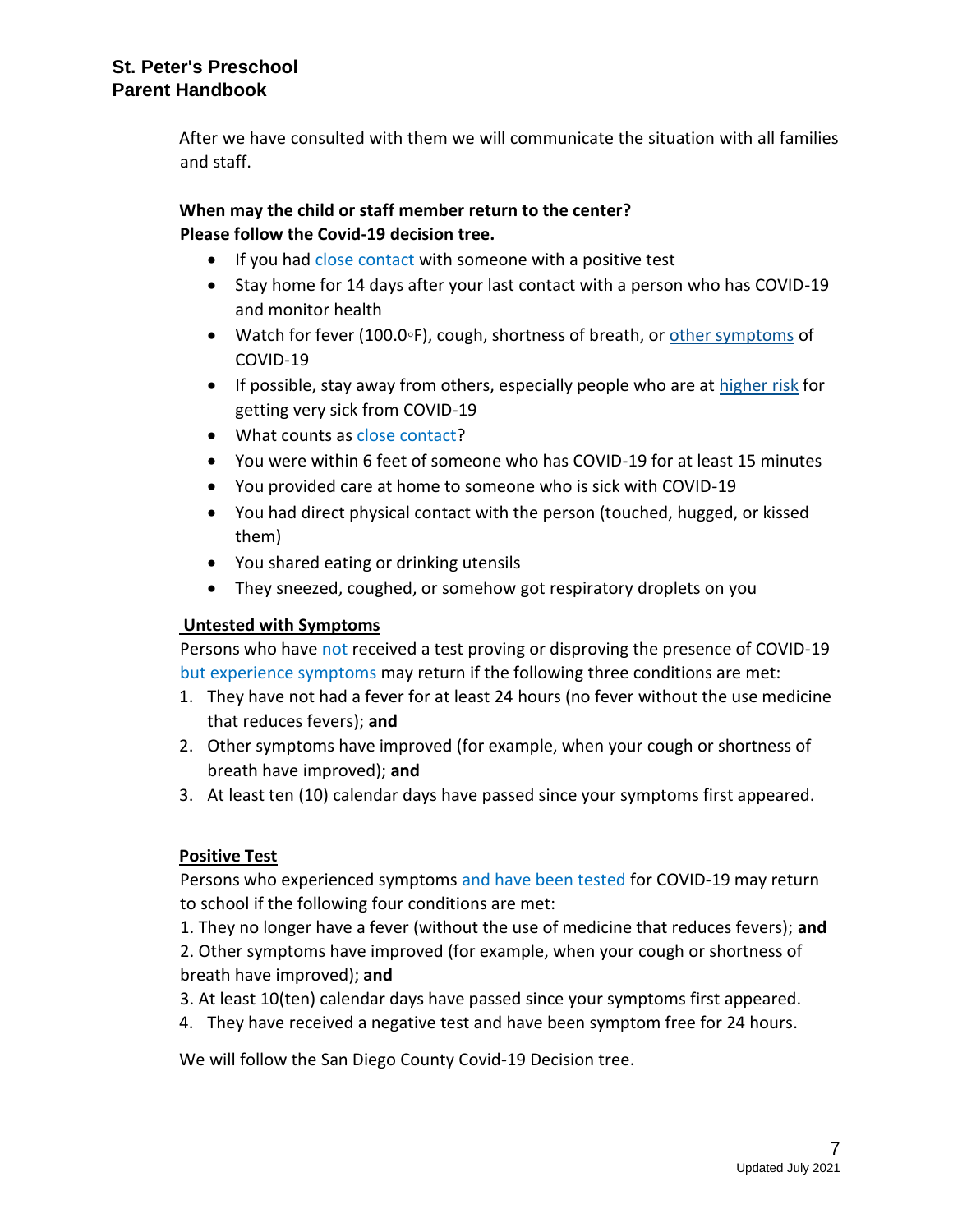#### **Tested with no symptoms**

Persons who have not had symptoms but test positive for COVID19 may return when they have gone one (24 hours) calendar days without symptoms or 10 days with symptoms improving..

St. Peter's Preschool teachers and staff will do a visual check of the children upon arrival each morning. Children who are ill may not attend preschool. Your child must be in overall good health. The most common standards for exclusion are:

- 1. Illness that prevents the child from participating in **all** school activities.
- 2. The illness results in a greater need for care than caregivers can provide without compromising the health, safety and supervision of the other children.
- 3. Temperature of 100.00 or higher.
- 4. Vomiting and/or diarrhea
- 5. Runny nose
- 6. Lethargy
- 7. Abnormal Breathing

If a child becomes ill while in our care, we will contact a parent immediately. We will care for the child with proper supervision and give extra attention to hand washing and sanitation practices. **Parents will be required to pick up children within 30 minutes of notification**. In the event of *severe* illness or injury, St. Peter's Preschool may call 911, to determine if an ambulance is needed, at the parent's expense. **If a child is sent home sick from our program, they may not return the next day. They are required to stay home until** *symptom-free* **for 24 hours.** 

Please don't administer a fever reducer before sending your child to school, if they need medication they aren't well enough to attend.

**Communicable Diseases:** St. Peter's Preschool strives to provide a safe and clean environment for our students and even with the extra care and cleaning there will be cases of communicable illnesses. In the event of a communicable illness our families will be notified and updated through email messages.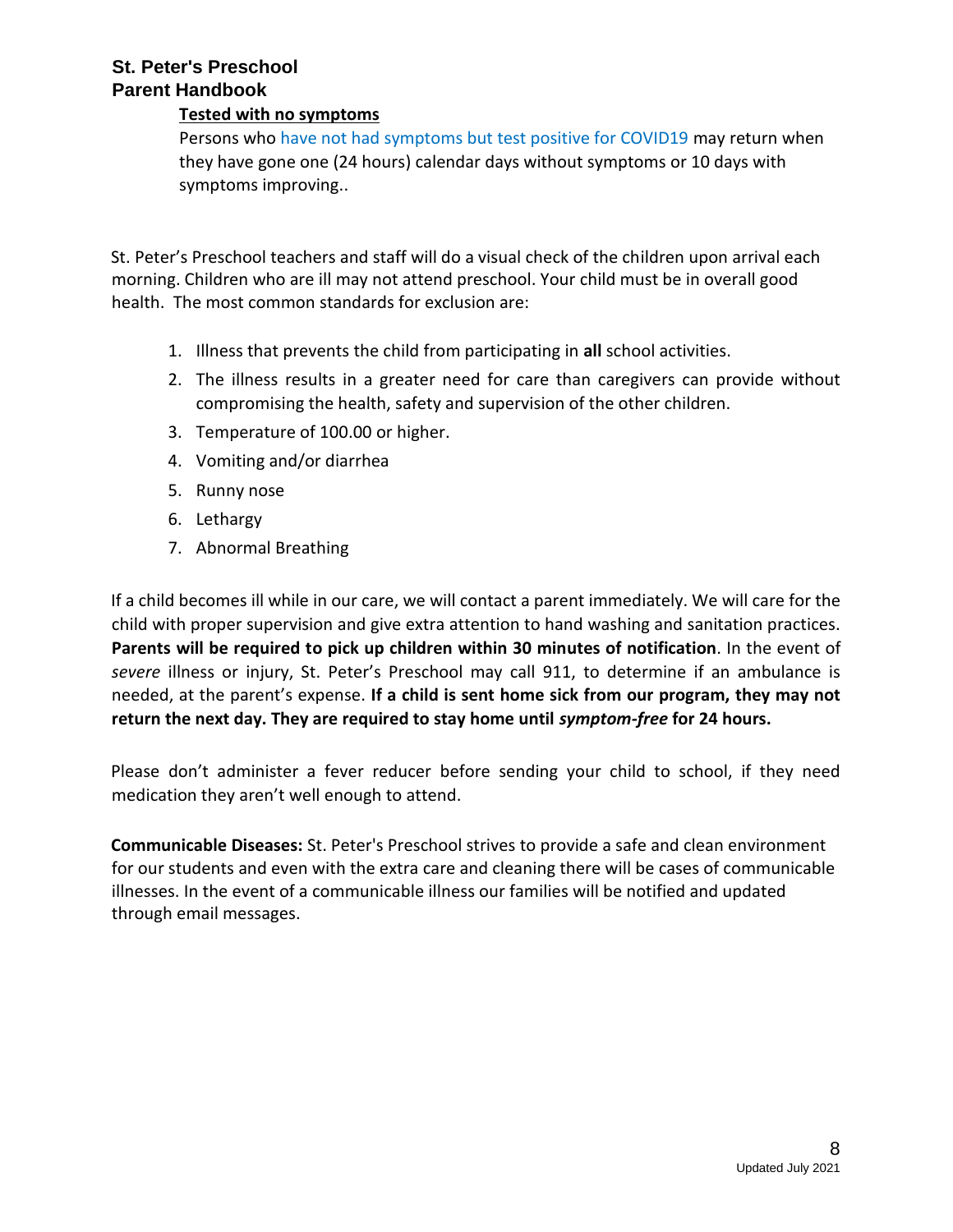#### **Recommendations for Physical Distancing**

Social and physical distancing is a practice recommended by public health officials to slow down the spread of disease. It requires the intentional creation of physical space between individuals who may spread contagious and infectious diseases. It additionally requires canceling or reducing the number of group activities, reducing group sizes, and maintaining three feet of distance between every individual, *as much as this is possible with children.*

While recognizing the effectiveness of social distancing, all local, state and federal agencies also realize that it inhibits socialization and play for young children. We plan to use common sense social distancing. Children will be encouraged to maintain distance and discouraged from playing games that require close contact (like wrestling, hugging or tag). When we are in a group or when children are working independently, we will help the children maintain distance. However, young children cannot play together while 6 feet apart. As long as the play is safe and our group size remains small, we will not separate children who wish to build a fort together or be a pretend family or any other such game where they are not touching but may be closer than 6 feet.

#### **Following New Guidelines for Physical Distancing:**

- Children will remain in groups as small as possible. We will make every effort to keep the same children and teachers together as much as possible.
- We will restrict nonessential visitors, including parents and volunteers, and will cancel enrichment activities such as soccer, Spanish class, gymnastics, and music. Chapel will be conducted in the individual classrooms by the Pastor.
- We will extend the indoor environment to outdoors and spend additional time outside in the play yards. Preschool age classes will take turns on their yard, and staff will disinfect equipment throughout the day.
- We will arrange developmentally appropriate activities for smaller group activities and rearrange furniture and play spaces to create different areas in the classroom to encourage separation.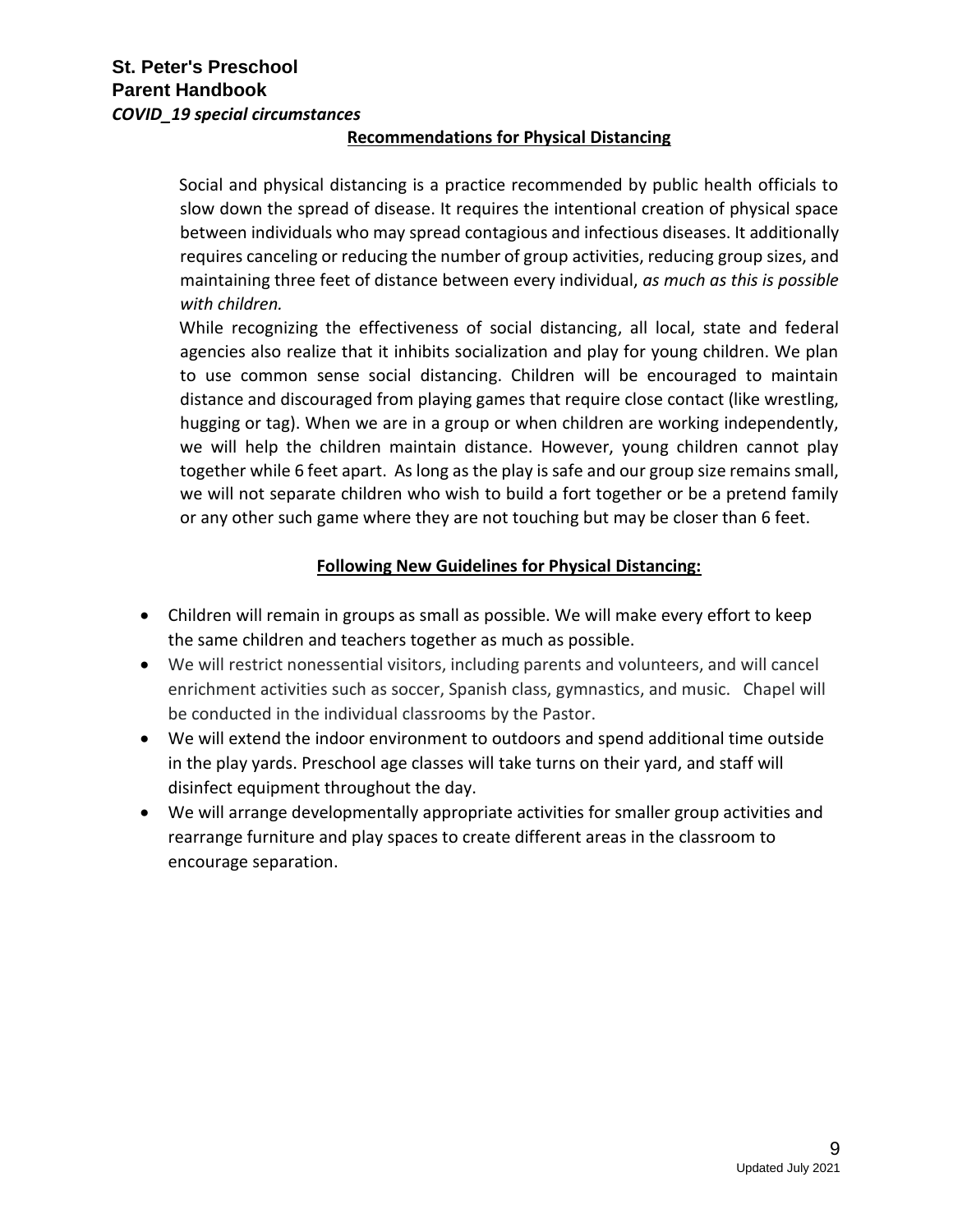

#### **Masks**

Staff members will wear masks at all times.

Everyone recognizes the challenges these guidelines present for young children and for extended periods of time.

It is recommended (required) by the state that children age 2 and up wear masks. However, we recognize the challenges that masks present for young children and for extended periods of time. Children will not need to wear masks at these times:

- At mealtime
- During nap time
- During outside play

#### **How to Teach Young Children about Social Distancing/Health and Safety**

Practice the following 4 things with your child to help them be safe at school:

- 1. 20 second handwashing that scrubs the front and back of the hands, in between fingers and under fingernails
- 2. Sneezing and coughing into the crook of the elbow
- 3. Keeping their fingers out of noses, mouths and eyes
- 4. Model social distancing and handwashing often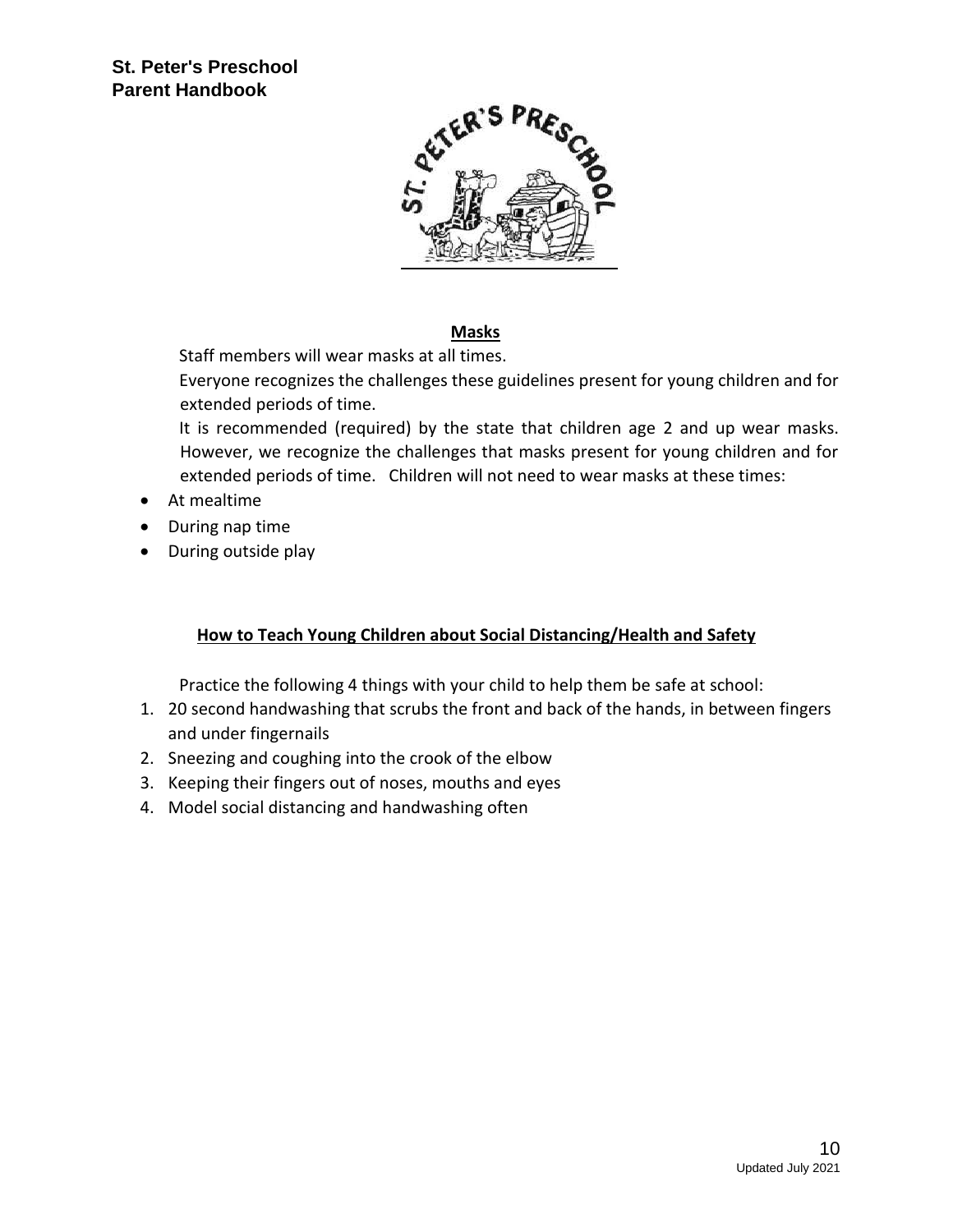

#### **4. MEDICATION**

Please inform your physician that your child is in full-day or part-day preschool and that you prefer to give medications at home, morning and evening. Knowing this, many doctors will order longer acting medications. Limiting medications dispensed away from home prevents medication errors. Please remember, St. Peter's Preschool is designed for **well** children.

If medications need to be administered at school, the following conditions must be met:

- Prescription medication will be accepted only if it is in the original container and hasn't reached its expiration date.
- Before any prescription medication can be administered, we must have permission in writing by the child's parent or guardian. A medication consent form will be given at the request of the family.
- $\Box$  Medication needs to go home after the last date that the medication is administered.
- Nonprescription medication **will not** be administered at St. Peter's Preschool.

#### **5. PROCEDURES FOR HANDLING EMERGENCIES**

In case of minor injury or accident, the staff will administer basic first aid. All injuries or illnesses not requiring immediate parental notification will be documented and reported to parents when the child is picked up at the end of the day. Accident/Incident forms (pale green) will be in your child's colored folder. Please sign & return to director.

In case of medical injury or illness requiring immediate professional care (emergency), the staff will call 911, giving location and nature of emergency. As appropriate, the staff will administer CPR or first aid measures. Parents will be notified immediately. If parents are unavailable, those individuals designated as emergency phone contacts will be notified. **All children must have an emergency medical release form on file in case of such an emergency.**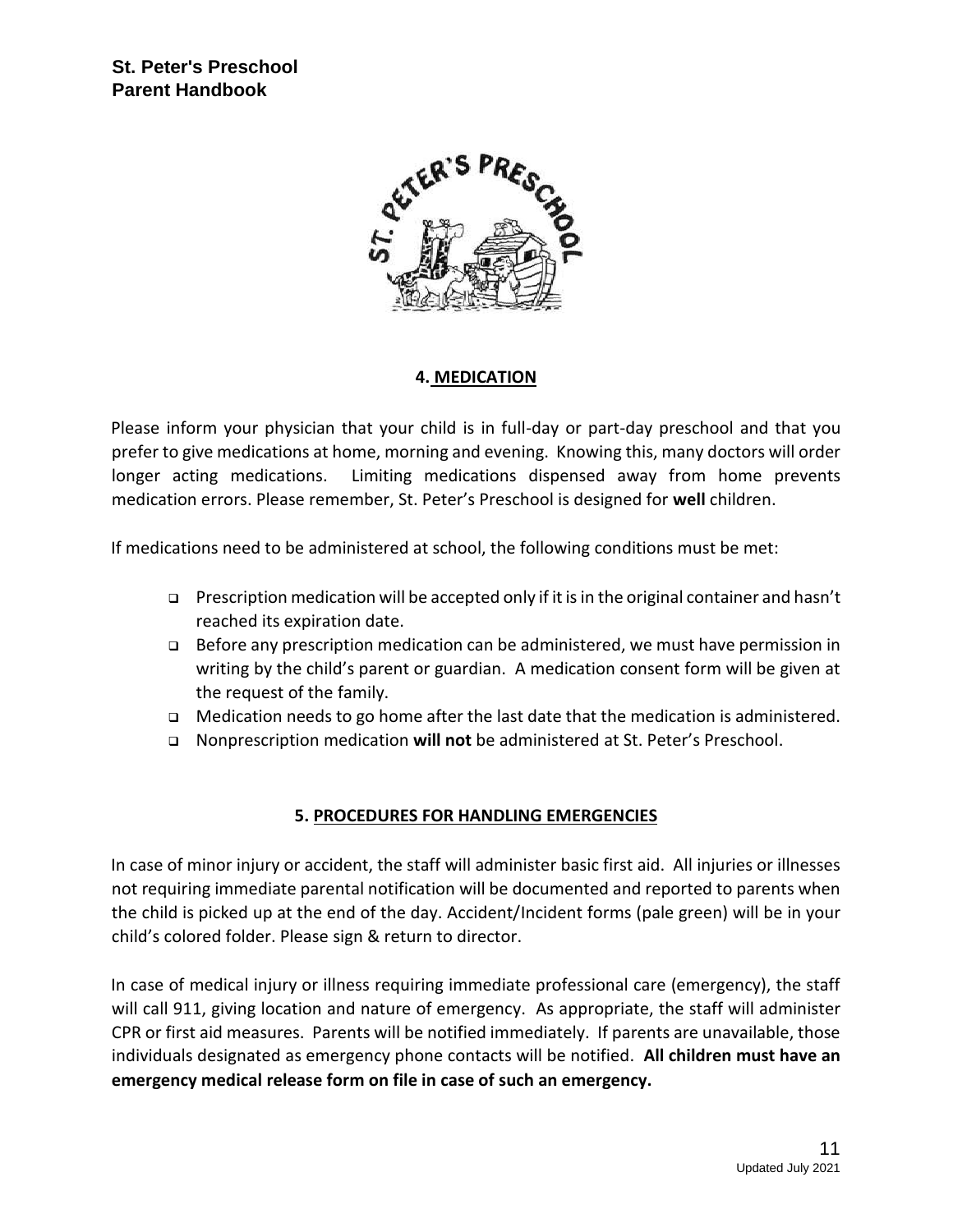If a child ingests or comes in contact with a poisonous substance the staff will contact the Poison Control Center 1-800-222-1222.

**Disaster Response Plan:** In the case of a disaster of any kind, we have prepared the preschool for evacuating the children and have emergency supplies for up to 8 hours. Emergency supplies include: drinking water, non-perishable foods, first aid supplies, flashlights and extra batteries, fire extinguishers, family contact information, etc.

#### **Offsite evacuation locations: Warren Walker School or Silver Gate Elementary School**

The children will practice emergency procedures on a regular basis.

#### **6. PARENT COMMUNICATION**

Open Communication with parents is very important to children's success. St. Peter's Preschool has multiple ways of communicating with parents. In some situations, parents may be asked to sign documents acknowledging that communication has taken place. Listed below are ways that St. Peter's Preschool may communicate with parents:

- Dry erase board located on each classroom door
- Email notifications
- Social media public Facebook page
- Verbal communication with the child's teachers and director
- Brightwheel App

**Colored Folders:** There is a file box on the Sign-in Desk. Inside the folder is a set of colored folders separated by classroom. The colored folders will be used for daily accident/incident reports and other information that pertains to your child. **The file folder should be checked each day.** 

**Annual School Calendars** are provided at the beginning of the school year. It has every school event and every closure – we ask that you review it so that you can plan ahead for our school events and field trips.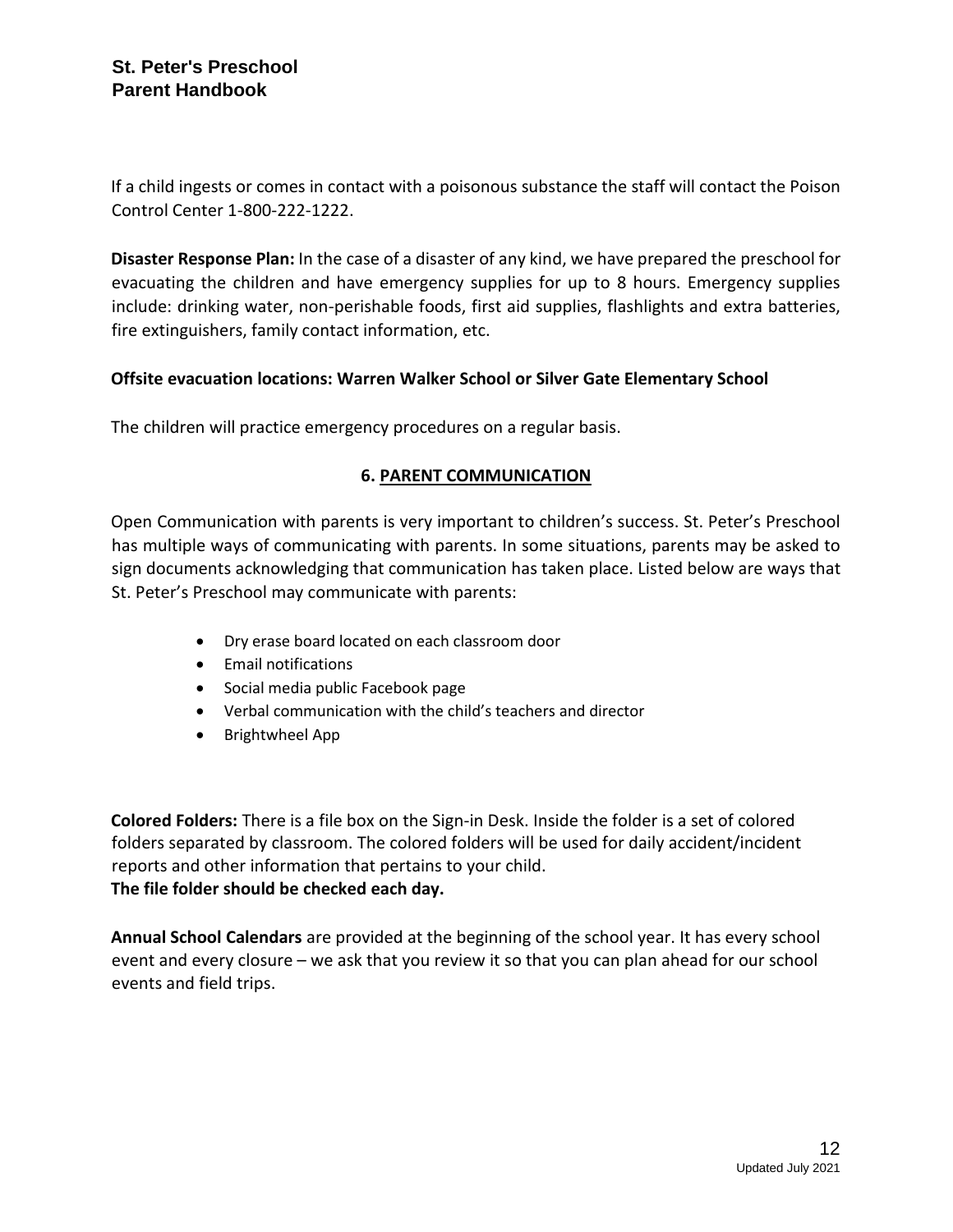#### **7. DISCIPLINE & GUIDANCE POLICIES**

Research has shown that positive guidance teaches children skills which help them get along in their physical and social environment. This aim is to develop personal standards in self-discipline, not to enforce a set of inflexible rules. Giving children understandable guidelines and redirecting their behavior helps them to develop internal control of their actions and encourages acceptable behavior.

St. Peter's Preschool staff members are trained to use a positive method of discipline and guidance that encourages self-esteem, self-control, and self-direction. Just a few examples used in this situation are: praise and encouragement of good behavior instead of focusing upon unacceptable behavior; reminding a child of behavior expectations daily by using clear, positive statements that redirect behaviors. There may be times during the day when a supervised separation time is needed. This is a "time-out" and is used according to the child's age and individual development. St. Peter's Preschool staff will never use Corporal Punishment or negative discipline that may hurt or humiliate a child.

**Behavior Management Plans**: We will make every effort within the school to help a child learn and grow through challenging behaviors. However, in a school setting, we have to consider the health and safety of all the children in our care. If a child is having difficulty in an area of behavior and disruptive behavior does not improve with our appropriate guidance we will meet with you to set up a behavior management plan. The behavior in question will need to improve during an agreed upon timeline or your child may need to find care elsewhere.

**Biting:** Some children will try hitting, screaming, running, acting out and even biting. These are actually normal developmental behaviors for some children but that does not mean that these behaviors are okay – it means that we have an opportunity to help the child learn and grow.

Toddlers will usually bite because they lack the language development to express their feelings and needs. Teachers will observe and work with children and families to help identify what they are trying to express, including shadowing and immediate redirection. The best thing we can offer both the biter and the child bitten is patience, compassion, and understanding. When a toddler goes through a biting stage we will work actively with the parents and child to help them learn other ways to express themselves.

Children who resort to biting will be reminded that it is not okay and will result in the child being **sent home**. This is not a disciplinary action as much as a change of routine and to let the child know this behavior is not accepted at school. We will welcome the child back the next day and try again.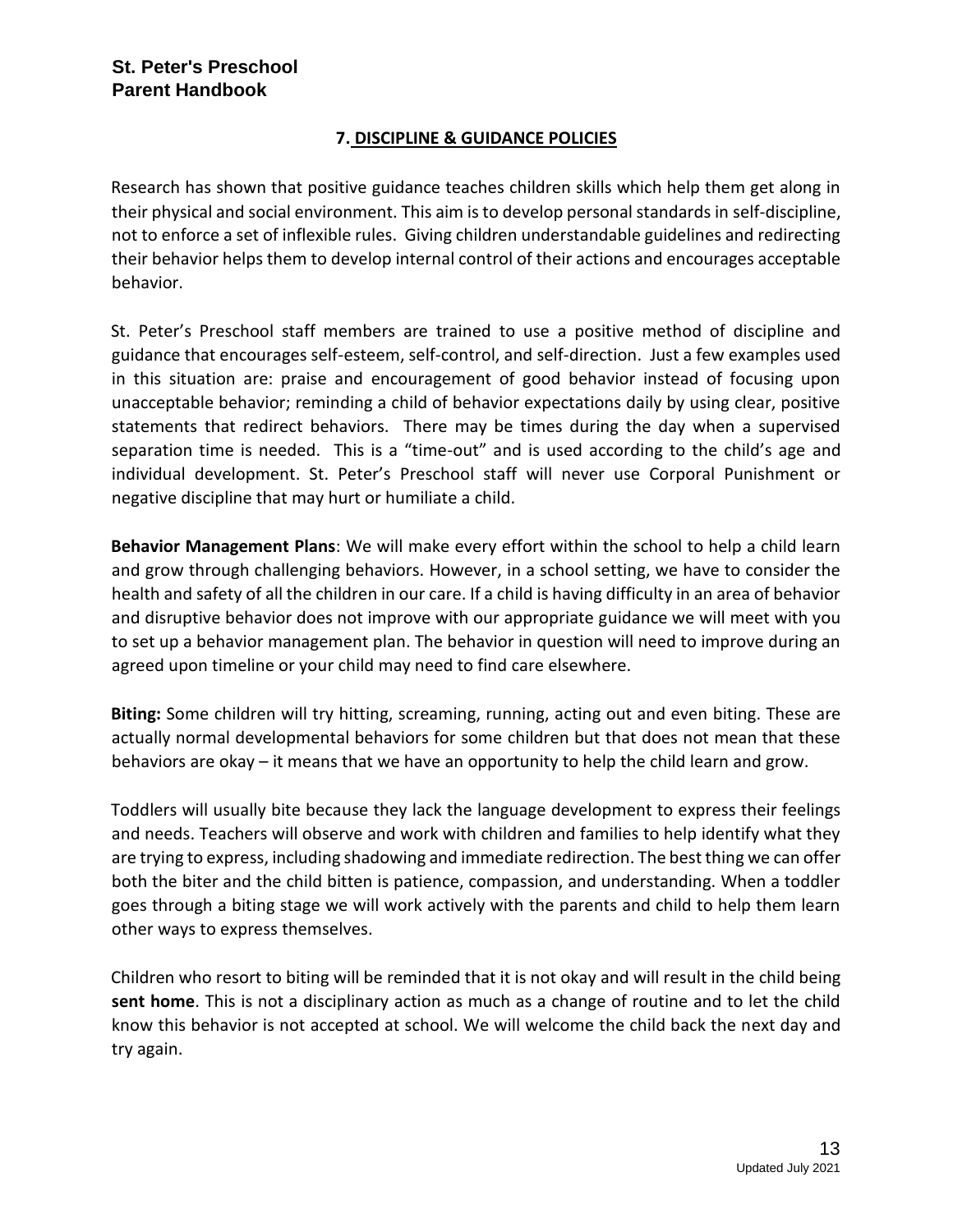#### 8. **NAP TIME**

A supervised nap period is provided for all St. Peter's Preschool students enrolled in a full day program. Our nap time is from 1:00 -2:45 daily. Parents are asked to provide a crib sheet to fully cover the cot provided and small crib size blanket. A special St. Peter's nap bag will be provided for each full day student and all **nap items must fit comfortably inside the bag so that it can be easily zipped up**. We encourage the children to pack their own bags please keep that in mind. Nap bags will be sent home weekly to be laundered at the end of each child's school week.

**Nap readiness:** Your child should only be enrolled in a full day program if he or she is able to lay down quietly on their own and sleep through nap without regular bedwetting. Our school does not allow pull ups or diapers and families will be asked to switch to a half day program if, after 2 weeks, their child is unable to self sooth, lay quietly, or make it through nap time without regular accidents.

#### **9. BATHROOM READINESS & POTTY-TRAINING**

St. Peter's Preschool is licensed for 50 potty-trained children per day. Children must be wearing underwear. **Pull-up and diapers are not permitted under any circumstances.** Bathroom readiness is the ability to verbalize the need to go to the bathroom, and to be aware of the need to change clothes if they've had an accident.

Please review the following tips and suggestions to set your child up for success.

- **\*\***Send children to school in elastic waist bottoms
- **\*\***Teach them to pull their underwear up from the front and back
- **\*\***Teach them to use a regular toilet
- **\*\***Teach boys to stand for #1
- **\*\***Teach them to wipe themselves

 **\*\***Teach children to wash their hands with soap & rinse thoroughly **\*\***Keep a full supply of extra clothes at school *at all times. (including socks and a jacket)*

Our teachers and staff will work with families during the first month to determine if your child is bathroom ready. If there are specific areas to work on we will communicate these areas with you during the first 2 weeks of school. After a month we will be able to determine if a child is bathroom ready. Children who are not bathroom ready will not be able to continue enrollment until they are ready.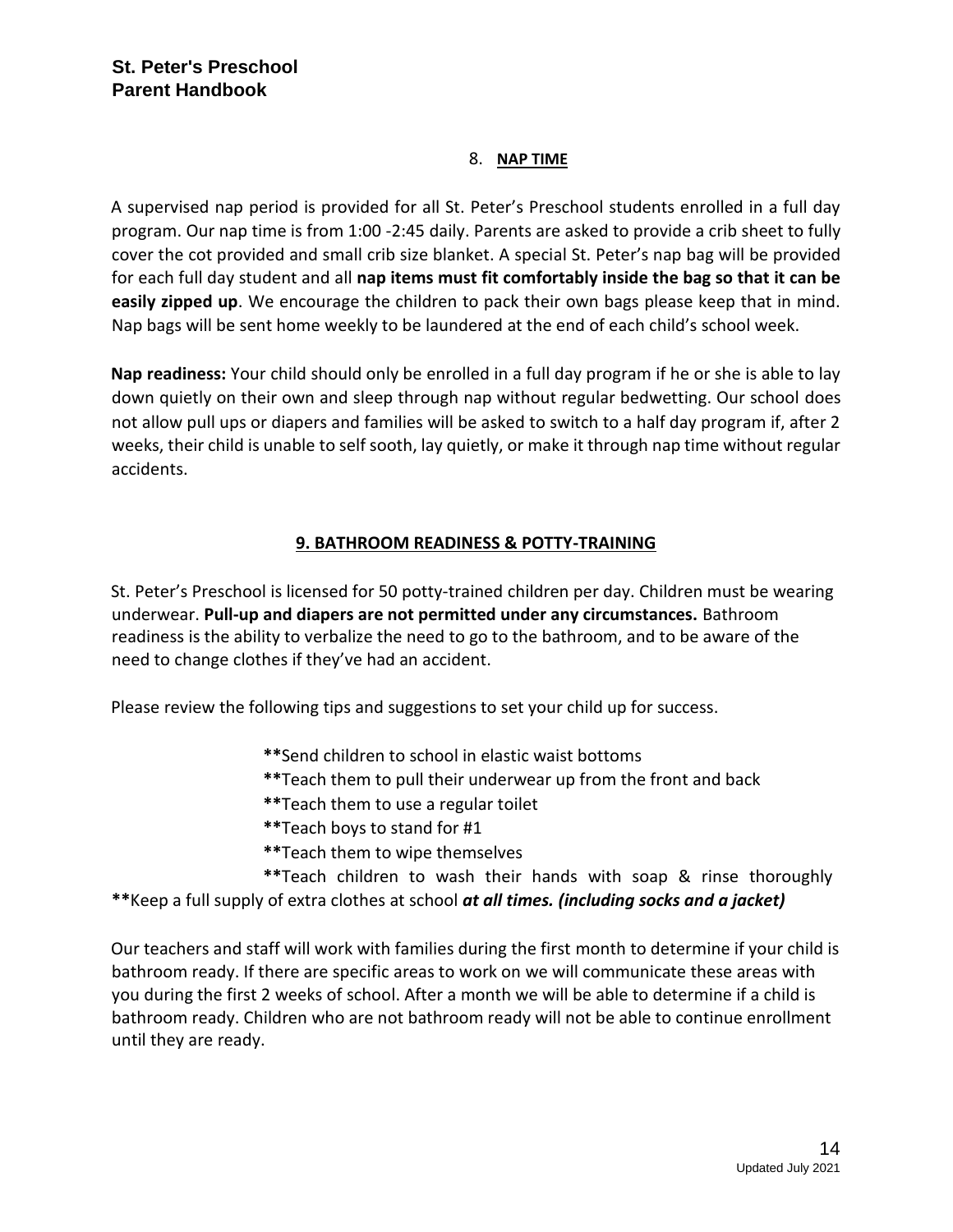#### **10. LUNCH & SNACK**

St. Peter's Preschool children bring their own lunch. Each child's lunch must be kept in their cubbie in a personal lunch box brought from home. Lunch boxes must be **clearly labeled** with the child's first name. Our school does not have a refrigerator available for children's lunches. Lunches must be ready to serve from their lunch box. Cold packs are a good way to keep cold as needed. All containers are to be **clearly labeled** with your child's first name. Lunch is served at 12:00 for our Sea Stars, Flying Fish and Otters and at 12:20 for our Dolphins and Sea Lions. **NO GLASS CONTAINERS**. In light of Covid-19 please try to be sure your child can open the containers in their lunch. We are here to help of course but would like to handle as little food as possible.

**Snacks**: Morning snack for our half day students and both a morning and afternoon snack for our full day students will be provided by you in your child's lunch box. If you have a preference please mark the snacks as you would like them eaten. Morning snack is served at 10:00am. Afternoon snack is served after nap time around 3:00pm.

**Lunch readiness:** Lunch time at St. Peter's Preschool is a shared social experience. It is a valuable time that allows for teachers and children to talk and enjoy mealtime together. Children will be required to sit at the table during lunchtime and to be able to feed themselves. Please help set your children up for success and practice these behaviors at home. Our school promotes good table manners and quiet voices at the table.

#### **IMPORTANT:**

**Allergies & food restrictions**: St. Peter's Preschool is sensitive to families with diet restrictions and allergies. We will make every effort to seat a child with allergies near children with compatible lunches or snacks.

#### **11. BIRTHDAYS**

Please communicate with your child's teacher to confirm the food allergies in class and the best day to celebrate your child with treats. Treats will be served at morning snack time.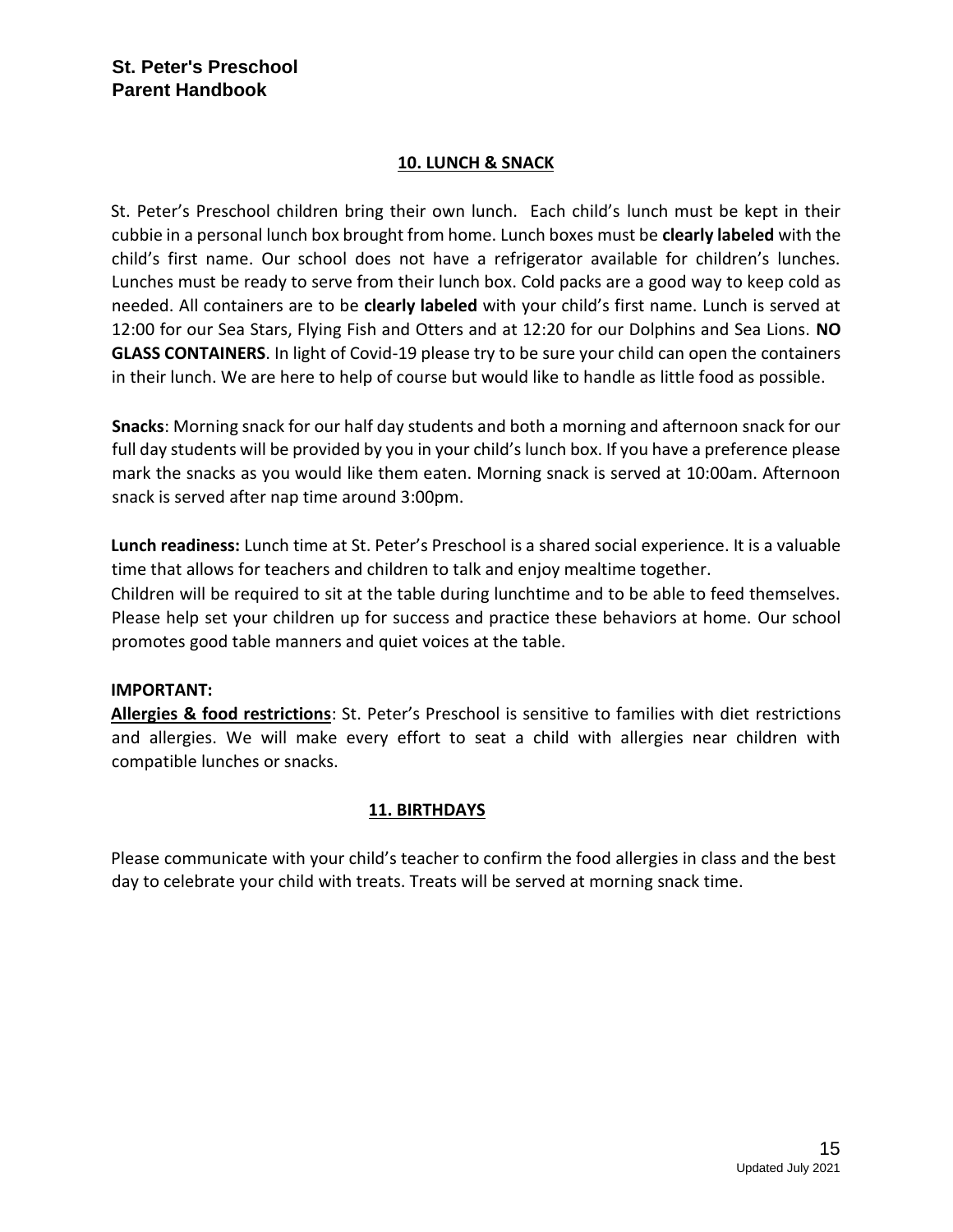#### **12. ADMISSION & ENROLLMENT**

St. Peter's Preschool does not discriminate on the basis of race, gender, color, religion, national, or ethnic origin and enrollment is open to all toilet trained children between the ages of 2 to 5 years old.

Once you've been notified that an opening is available, you will receive a registration packet. All paperwork in the registration packet, along with a current copy of your child's immunizations, is required before your child's first day of school. **The state of California requires children to be fully immunized to attend school.** Please give two weeks' notice prior to removing your child.

## **13. TUITION AND FEES**

St. Peter's Preschool operates year-round and tuition is due at the first of the month regardless of school holidays, and scheduled closures. Tuition is due and **non-refundable** even when children are absent or away on vacation and make-up days are not provided for missed days. Children must stay enrolled in their current program and pay full tuition through the summer months of June, July, and August, regardless of missed days and vacations to hold their spot for the following school year.

Annual Registration Fees are due every September and are non refundable. Current program tuition rates, registration fees, late fees, extra full or half day fees are all provided separately along with the handbook.

When enrolling your child for a future date the registration fee and half of the tuition payment is due to hold your child's spot. This payment is **non-refundable** if you decide, for any reason, not to attend as planned.

Checks are to be made payable to **St. Peter by the Sea Lutheran Church.** You may pay online through the Brightwheel App. There will be a 2.9% processing fee for all debit/credit card transactions and a \$.60 fee for ACH transactions. You may pay with a check to the office to avoid these fees. There will be a NSF fee of \$12.00 or current bank NSF fee amount for all returned checks. The fee and replacement payment will be accepted by check, however, after 2 returned checks we will require payment by money order or cashier's check.

There is a 10% sibling discount applied to second/third child, members of St. Peter's Church and to all clergy.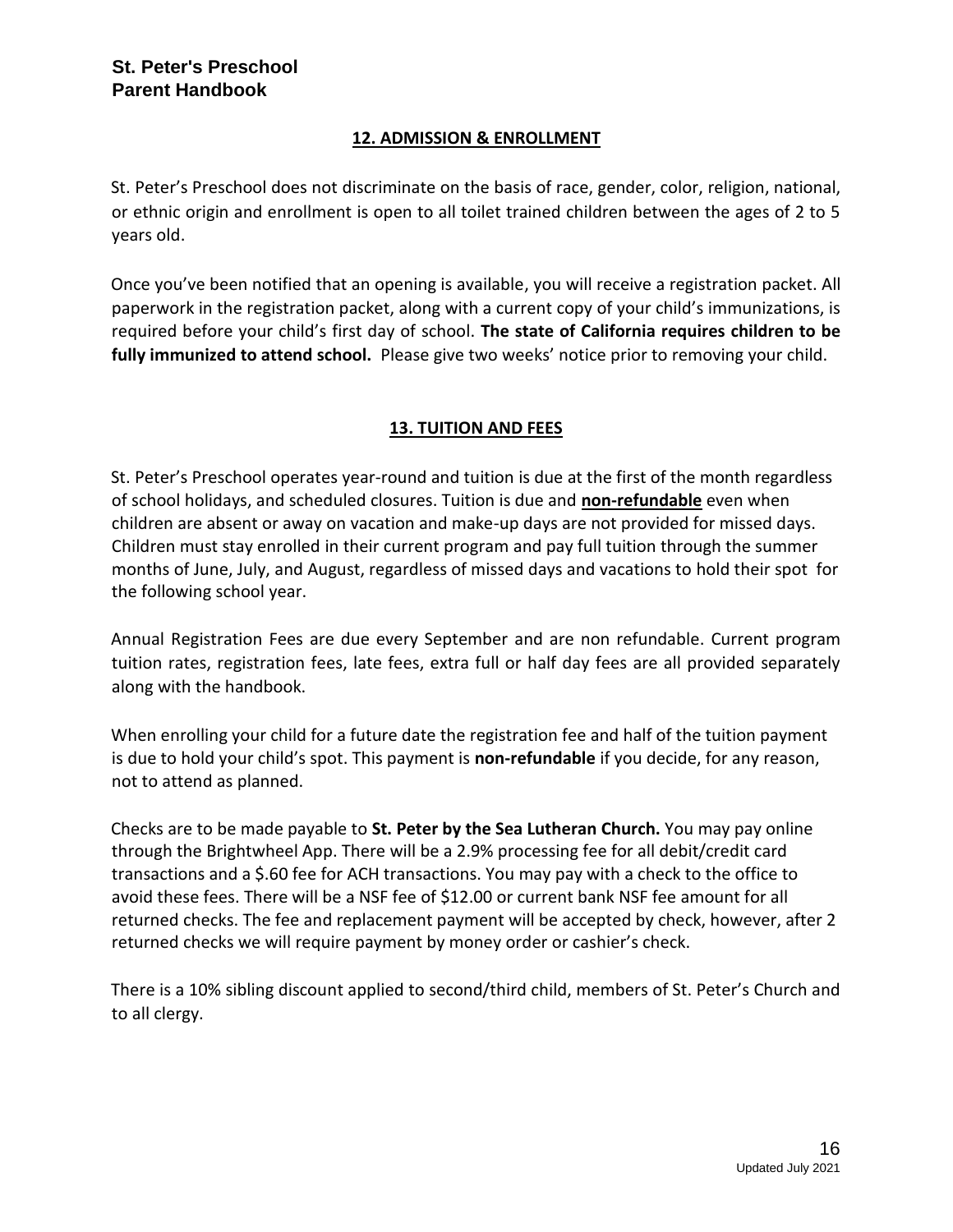**Termination:** If a child or family is unable to adjust to St. Peter's Preschool program, has delinquency in payments, or is habitually late to pick-up, the school reserves the right to terminate enrollment. We also reserve the right to terminate enrollment for the following: Cases where a child exhibits special needs or needs related to a serious illness which the school cannot meet. In this case, St. Peter's Preschool will make every effort to involve parents and resources to decide together on the best course of action for the child, prior to termination.

#### **ADDITIONAL POLICIES & INFORMATION**

#### **14. BABYSITTING**

It is not the mission of St. Peter's Preschool to provide child care for families in any location other than the preschool and off-site field trips during regular operating hours.

Some families may wish to engage a St. Peter's Preschool employee for the purpose of babysitting outside of the school. If an employee decides to do so, it is at their own discretion, and any arrangement for child care outside of St. Peter's Preschool operating hours is strictly a private arrangement between the parents and the individual. Such arrangements are not to be made during the employee's regularly scheduled shift.

St. Peter's Preschool assumes no responsibility for any employee who cares for a child outside of the preschool's regular operating hours. St. Peter's Preschool is not responsible for the care of the children or the actions of any staff member during the employee's non-working hours.

Staff members are not permitted to discuss anything school related while babysitting.

#### **15. FIELD TRIPS**

#### **We hope to be able to do these field trips but there are no guarantees due to Covid-19**

St. Peter's Preschool has 2 all-school field trips each year. We visit the pumpkin patch in October and either the Zoo, Birch Aquarium, or Sea World at the end of the school year in April or May. We request that one parent, adult family member, nanny, or trusted friend accompany their child.

Emails will be sent out for each field trip and parents are required to respond as directed.

#### **16. PARENT PARTICIPATION & VOLUNTEER OPPORTUNITIES**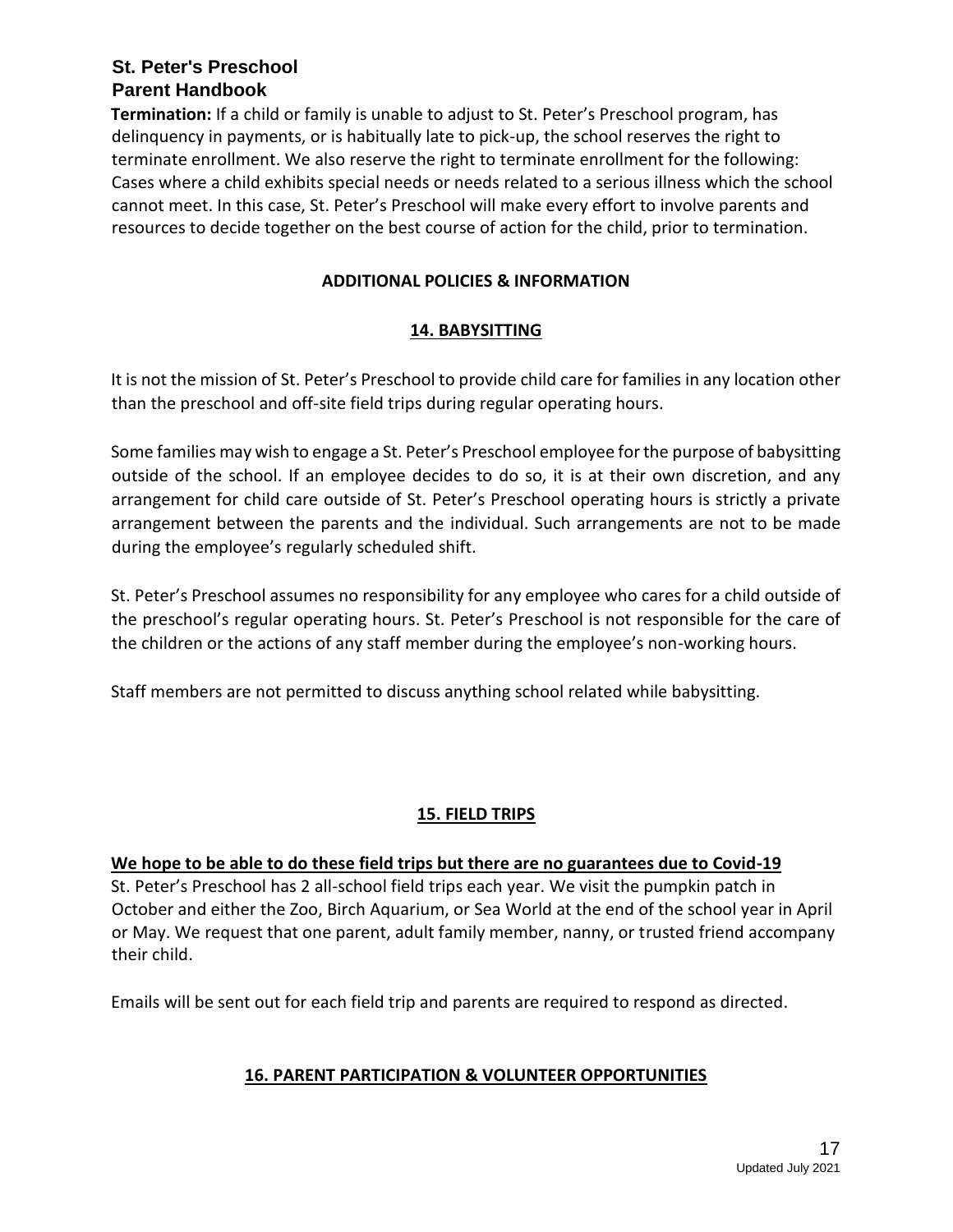Unfortunately at this time staff will be the only adults allowed on campus. As soon as allowed by the CDC and Licensing we will be happy to invite you on to campus to volunteer. Thank you for understanding.

## **17. TOYS FROM HOME**

**In order not to confuse school toys with a child's personal property, we ask that children not bring playthings from home**. Also the fewer items brought back and forth from home to school limits our exposure to Covid-19. The only exception is a "nap friend" that can come to school in the nap bag and return home the same way.

## **18. CLOTHING**

Please dress your child in comfortable and casual clothing. We recommend you dress them in clothing that it is okay to get paint, glue, markers and/or dirt on! Although we use smocks, clothing still gets soiled. Preschool is messy and fun!

It is requested that you send them to school in clothing they can manage and remove independently as this makes bathroom trips successful.

We require shoes that protect the feet and fasten securely around the entire foot. Flip flops will only be allowed if they have the back ankle strap. We recommend closed toe shoes with socks for health and safety reasons.

Children are required to have a complete change of clothing including a lightweight jacket, **clearly marked with the child's name**, at all times.

Soiled clothing will be in your child's cubby in a white bag labeled with name and date.

## **19. ART FOLDERS**

Each classroom has children's art folders on top of the cubbies. Please take your child's art projects home regularly. (During Covid-19 protocol the teacher bringing your child to meet you at the gate will bring art to you.)

## **20. CURRICULUM**

St. Peter's Preschool believes that children learn best through actively engaging with people and things in their environment. Children are involved in hands-on experiences, real-life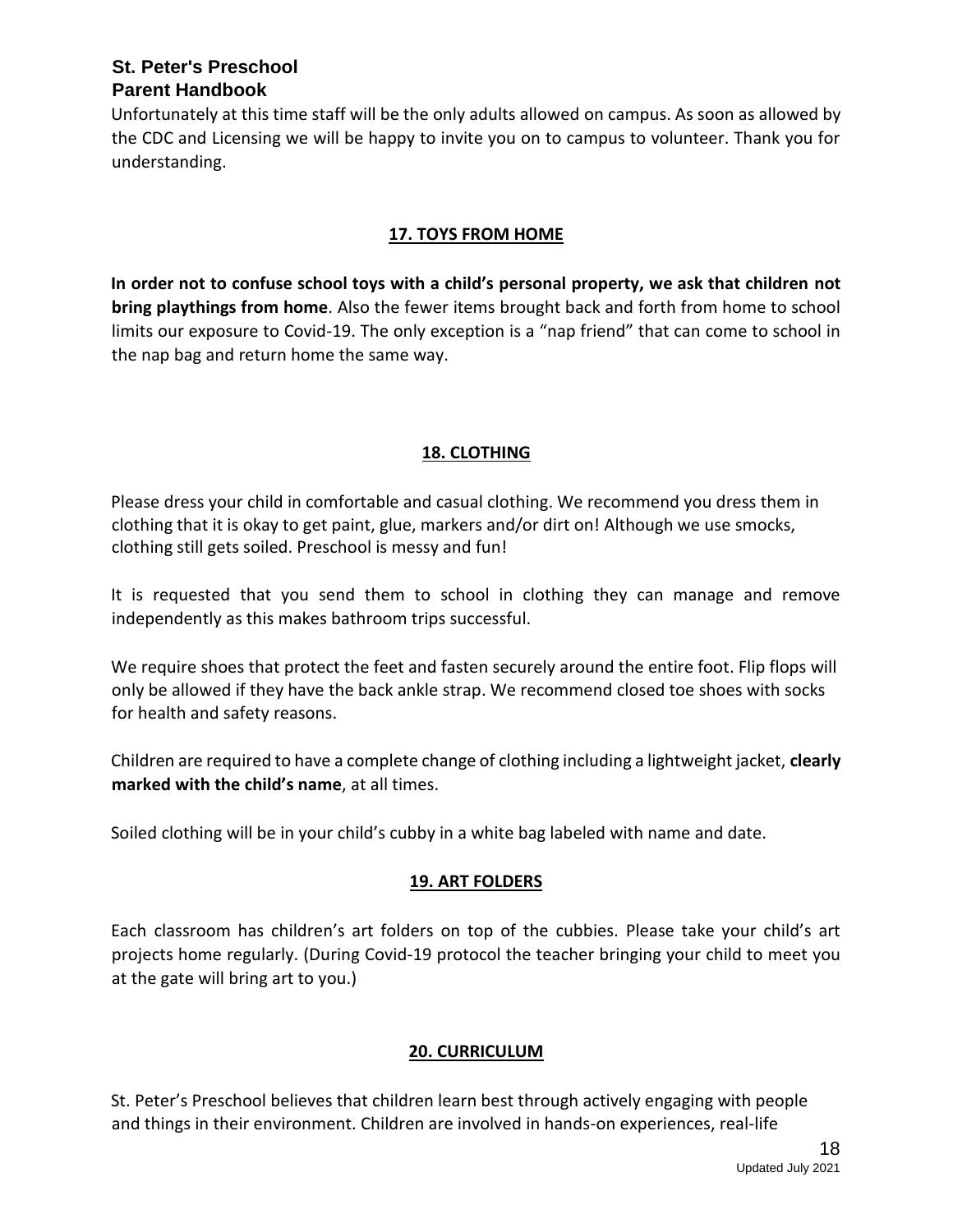adventures, and assisted discovery as they explore concepts through play and teacher direction. St. Peter's Preschool is a place where essential readiness skills are nurtured through play, investigation, and of course, fun! Our programs provide developmentally and age appropriate activities and materials for exciting and wonder filled environments. Our teachers use a variety of teaching styles to give all students a chance to learn and participate.

St. Peter's Preschool curriculum is based on weekly, bi-weekly, and monthly themes. We also focus on alphabet recognition and phonics with a "letter of the week" incorporated into our themes.

Daily circle times include, but are not limited to: Calendar & Counting, Colors & Shapes, Name Games, Letters and Sounds, Stories, Songs and Finger plays to promote language development.

Art projects are offered daily during morning class time and again for the afternoon program.

St Peter's is also committed to an inclusive curriculum that creates honest and open conversation about diversity and equality.

**Transitions:** Young children need fun guidance when transitioning from one area or activity to another. Our teachers use songs to ensure that each transition is happy and successful. We use songs to encourage cleaning up and to give them something to focus on while waiting in line.

## **21. CHAPEL TIME**

St. Peter's Preschool Program has Chapel time twice a week on Tuesday and Friday mornings. Your child will attend Chapel both days if they are a full time student. Chapel time will be happening in your child's classroom being led by our pastor.

We will teach the love of God, kindness, tolerance and forgiveness and we will strive to teach and exhibit these traits with each other throughout our daily interactions.

## **22. DAILY SCHEDULE**

St. Peter's Preschool classrooms follow a daily schedule designed specifically to meet the children's developmental, social, emotional, and personal needs. Children do very well when they know what to expect. Schedules are posted in the classroom and will be given to you separately along with this handbook.

#### **23. CONFIDENTIALITY**

While your child is enrolled in our program, parents may come across or hear confidential information about our program, our staff, and sometimes other children. All information received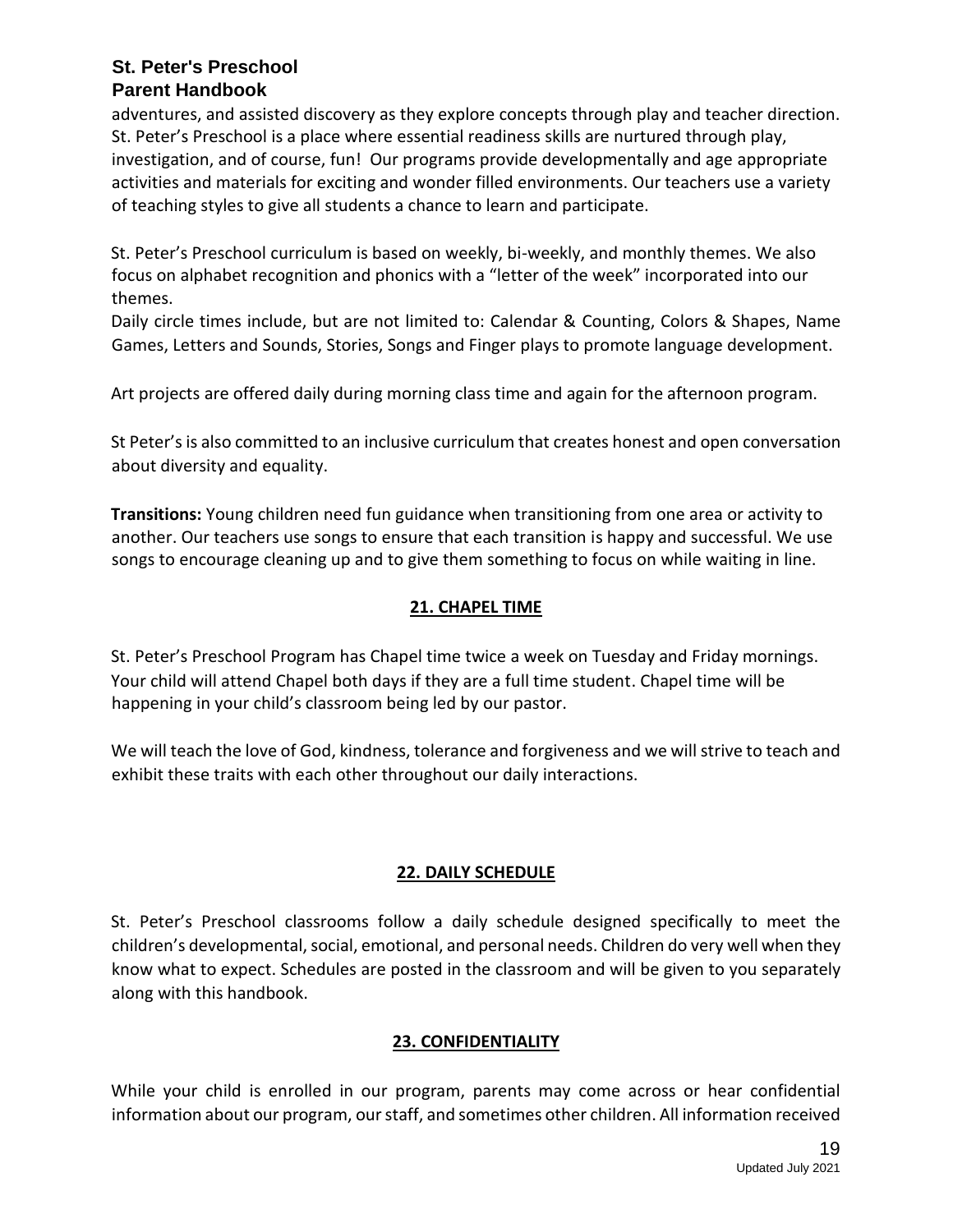regarding our families, children, and staff must remain confidential at all times. Confidentiality is important and breaching confidentiality may lead to disenrollment.

## **24. PARENT RESPONSIBILITIES**

There are several ways you can help us maintain the best possible teaching atmosphere for your child:

- Communicate any concerns regarding our program or your child immediately to staff.
- Read the notices and all information left for you in your child's folder and/or posted outside your child's classroom, at the reception desk, or in e-mail.
- Pick up your child's papers/projects daily. Their work is very important to them and provides another means of communication between parent and child and helps the parent share in the child's day.
- Please be aware of the daily schedule and make sure your child arrives on time. When children arrive late it is very difficult and causes a disruption in the classroom schedule, which affects all of the children in the classroom.
- Please do not allow your child to bring gum or candy or toys to the classroom.
- Check daily on your child's supply of extra clothing. Please take home soiled clothing promptly.

#### **25. CLASSROOM ASSIGNMENTS**

Classroom assignments for the 2021-2022 school year will be done according to the CDC guidelines for Covid-19.



#### **26. CHILD TO STAFF RATIOS**

#### **Teacher to Child Ratio & Group Size**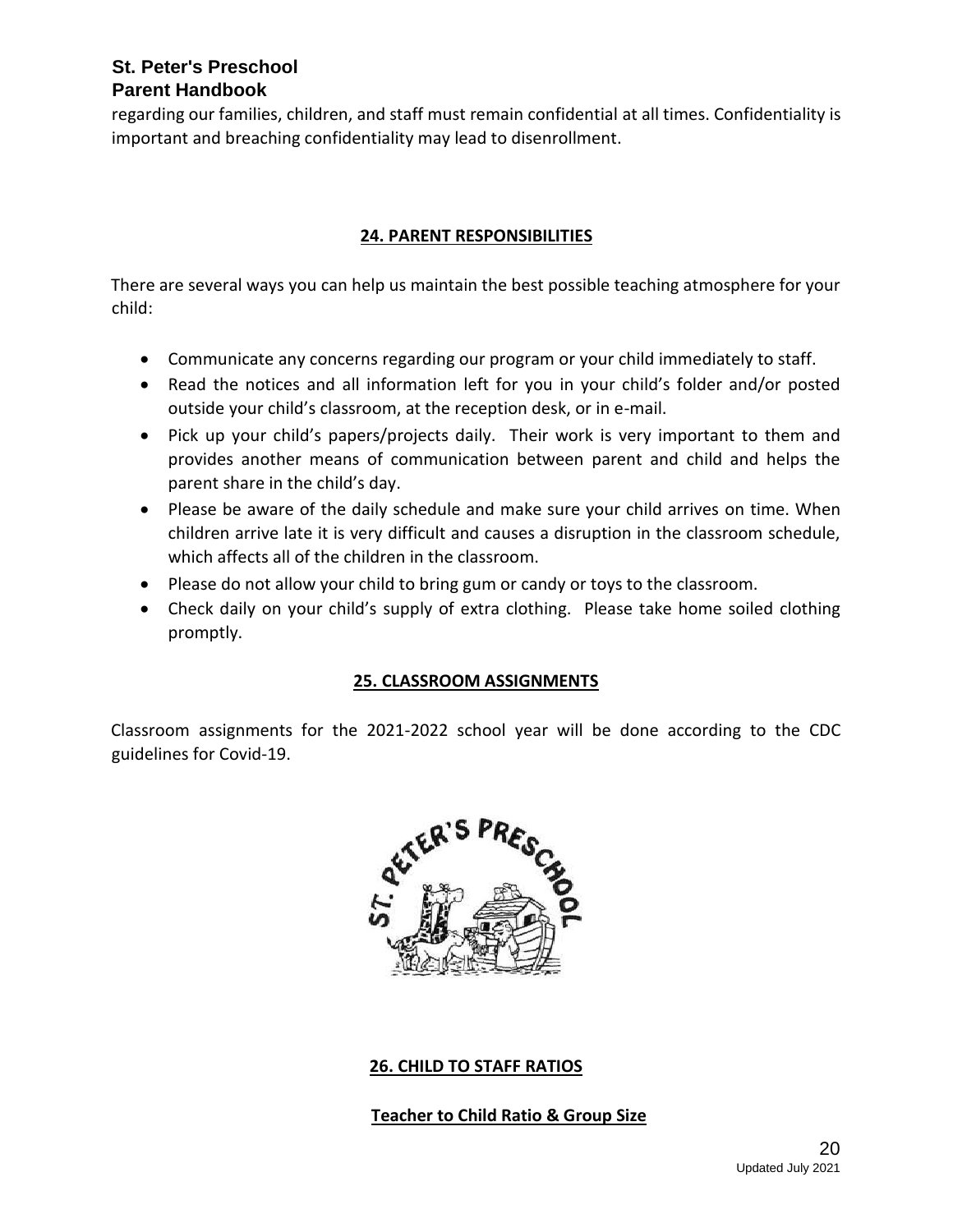The California Dept. of Social Services normal minimum staffing ratios:

- $\bullet$  Two's  $1:12$
- Threes & fours 1:12

EEC normal ratios:

- Two's 1:6, up to 12 in a group
- Threes & fours 1:8, up to 16 in a group

In addition to keeping class sizes smaller, it is recommended that children be kept separate from the other classes of children each day, *to the greatest extent possible.*  We will have separate outside times. Teachers will stay in one classroom throughout the day.

#### **27. SCHOOL SAFETY**

We will practice fire drills monthly, earthquake drills twice annually and teachers are aware of lock down procedures. Our staff will wear masks while on campus and practice recommended sanitizing and hygiene.

#### **28. HALF DAY PICK UP**

Our half-day program pick up time is 12:45-1:00. We are then in "QUIET NAP-TIME" mode for our full-day students. **The Playground and all areas around the preschool are CLOSED at pick up time.** If you wish to speak to your child's Teacher please arrive early at **12:40-12:45**. **Late Fees are applied at 1:00 as per our current program rate sheet.** 

#### **29. CUSTODY SITUATIONS**

St. Peter's Preschool will not get involved with custody disputes. St. Peter's Preschool will follow a court order exactly as written. If your family has a court order on file, please provide us with the most recent copy. *PLEASE NOTE: PER STATE LAW, IN THE ABSENCE OF A COURT ORDER, BOTH PARENTS HAVE EQUAL RIGHTS.* With this being said, it is imperative that all enrollment forms are completed with both parents information, regardless of who is living in the child's home. A copy of a child's birth certificate may be requested at the Director's discretion. In the event that a custody dispute takes place on our property, the local police will be called and asked to handle the dispute. Our staff will not be placed in the middle of such disputes. If a custody issue creates a risk for our facility or staff, St. Peter's Preschool has the right to terminate care.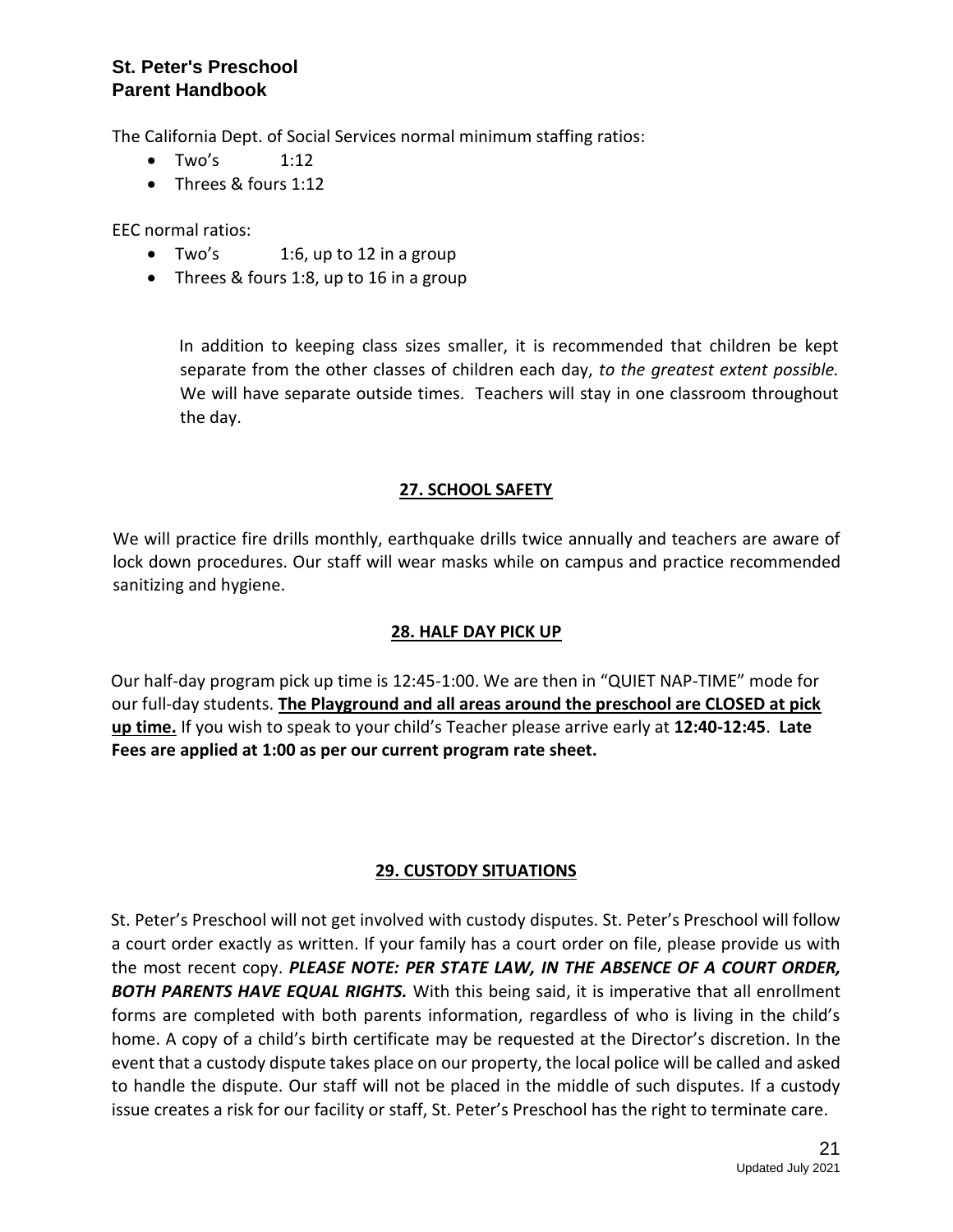#### **30. PHOTOGRAPHS**

St. Peter's Preschool has a Facebook page. We will, from time to time, update the Facebook page with pictures of our children. Children are only added to the Facebook page if permission is given on the consent form included in the registration packet.

#### **31. SOCIAL NETWORKING**

Social networking is very exciting these days. However, please understand that employees of St. Peter's Preschool are to always maintain professional boundaries. This includes, but is not limited to, Facebook, Twitter, and Instagram. Staff members and families must adhere to our confidentiality and babysitting polices on all social network sites and consequences for inappropriate behavior may lead to disenrollment and/or employment termination. Please keep this in mind when making friend requests and be respectful of professional boundaries,

## **32. CELL PHONES**

It is important that every staff member's attention remains on the children at all times. St. Peter's Preschool does not permit staff members to use their cell phones in the classrooms. The exception to this rule is when the children are taking a walk or on a field trip, in which case, staff members will carry a cell phone to be used in the event of a school related emergency.



#### **33. GRIEVANCE PROCEDURE**

Concerns about children should first be discussed with their teacher. If there are still concerns it is then discussed with the director. It is not appropriate to discuss concerns that you have